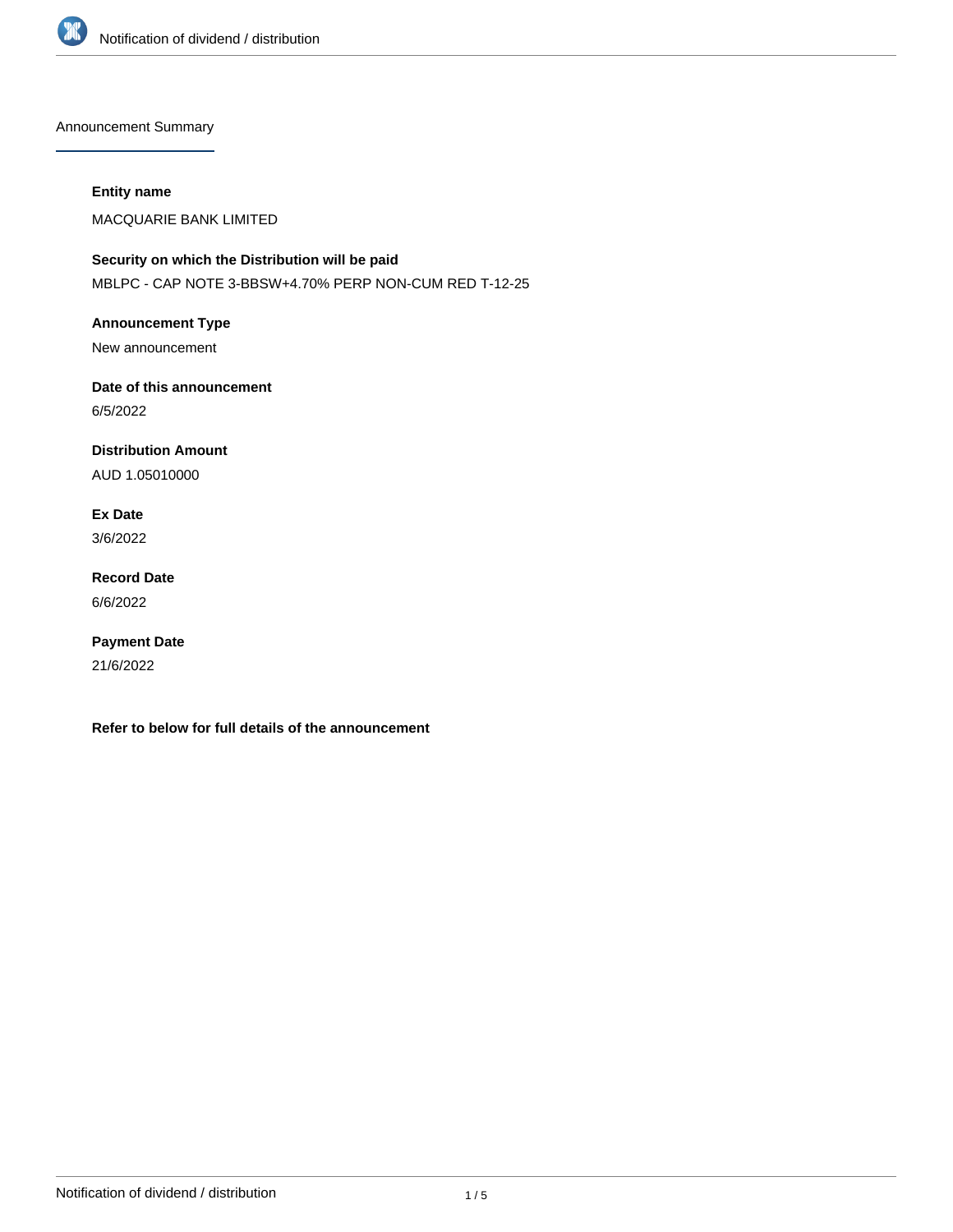

Announcement Details

Part 1 - Entity and announcement details

### **1.1 Name of +Entity**

MACQUARIE BANK LIMITED

**1.2 Registered Number Type** ABN

**Registration Number**

46008583542

**1.3 ASX issuer code** MBL

### **1.4 The announcement is** New announcement

**1.5 Date of this announcement** 6/5/2022

**1.6 ASX +Security Code** MBLPC

**ASX +Security Description** CAP NOTE 3-BBSW+4.70% PERP NON-CUM RED T-12-25

Part 2A - All dividends/distributions basic details

**2A.1 Type of dividend/distribution C** Ordinary

**2A.2 The Dividend/distribution:**

relates to a period of one quarter

**2A.3 The dividend/distribution relates to the financial reporting or payment period ending ended/ending (date)** 20/6/2022

**2A.4 +Record Date**

6/6/2022

**2A.5 Ex Date** 3/6/2022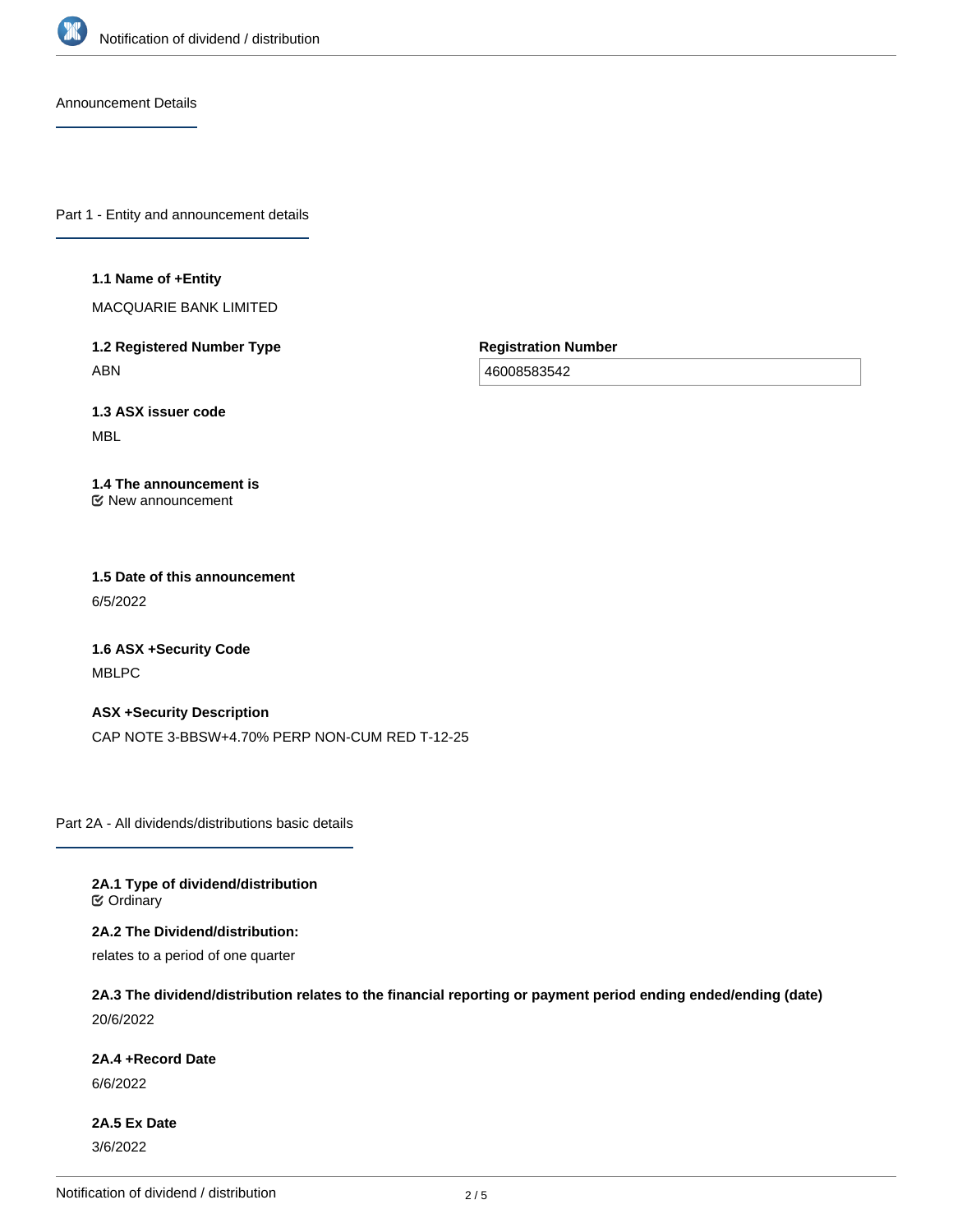### **2A.6 Payment Date**

21/6/2022

**2A.7 Are any of the below approvals required for the dividend/distribution before business day 0 of the timetable?**

- **•** Security holder approval
- **Court approval**
- **Lodgement of court order with +ASIC**
- **ACCC approval**
- **FIRB approval**
- **Another approval/condition external to the entity required before business day 0 of the timetable for the dividend/distribution.**

No

**2A.8 Currency in which the dividend/distribution is made ("primary currency")**

AUD - Australian Dollar

**2A.9 Total dividend/distribution payment amount per +security (in primary currency) for all dividends/distributions notified in this form**

**Estimated or Actual?** Actual

AUD 1.05010000

**2A.10 Does the entity have arrangements relating to the currency in which the dividend/distribution is paid to securityholders that it wishes to disclose to the market?** No

**2A.11 Does the entity have a securities plan for dividends/distributions on this +security?** We do not have a securities plan for dividends/distributions on this security

**2A.12 Does the +entity have tax component information apart from franking?** No

Part 3A - Ordinary dividend/distribution

| 3A.1 Is the ordinary dividend/distribution estimated at<br>this time?<br>tiX No | 3A.1a Ordinary dividend/distribution estimated amount<br>per +security |
|---------------------------------------------------------------------------------|------------------------------------------------------------------------|
|                                                                                 | AUD                                                                    |
| 3A.1b Ordinary Dividend/distribution amount per<br>security                     |                                                                        |
| AUD 1.05010000                                                                  |                                                                        |
| 3A.2 Is the ordinary dividend/distribution franked?<br>$\mathfrak C$ Yes        | 3A.2a Is the ordinary dividend/distribution fully franked?<br>় No     |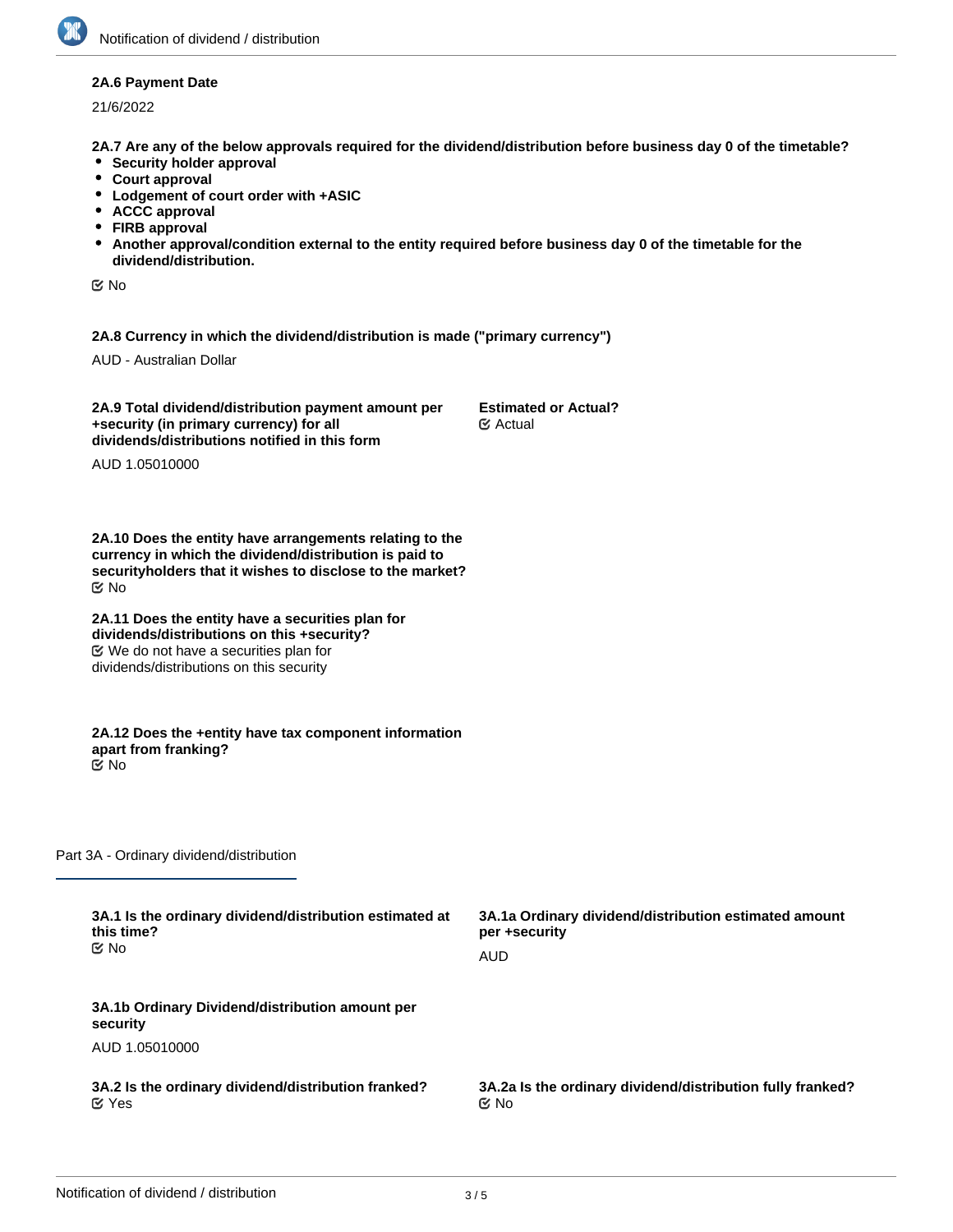

| franked                                                                                                       | 3A.3 Percentage of ordinary dividend/distribution that is 3A.3a Applicable corporate tax rate for franking credit<br>$(\%)$    |
|---------------------------------------------------------------------------------------------------------------|--------------------------------------------------------------------------------------------------------------------------------|
| 40.0000 %                                                                                                     | 30.0000 %                                                                                                                      |
| 3A.4 Ordinary dividend/distribution franked amount per<br>+security                                           | 3A.5 Percentage amount of dividend which is unfranked<br>60.0000 %                                                             |
| AUD 0.42004000                                                                                                |                                                                                                                                |
| 3A.6 Ordinary dividend/distribution unfranked amount<br>per +security excluding conduit foreign income amount |                                                                                                                                |
| <b>AUD</b>                                                                                                    |                                                                                                                                |
| 3A.7 Ordinary dividend/distribution conduit foreign<br>income amount per security                             |                                                                                                                                |
| AUD 0.63006000                                                                                                |                                                                                                                                |
|                                                                                                               |                                                                                                                                |
|                                                                                                               |                                                                                                                                |
| Part 3D - Preference +security distribution rate details                                                      |                                                                                                                                |
|                                                                                                               |                                                                                                                                |
| 3D.1 Start date of payment period                                                                             | 3D.2 End date of payment period                                                                                                |
| 21/3/2022                                                                                                     | 20/6/2022                                                                                                                      |
| 3D.3 Date dividend/distribution rate is set (optional)<br>6/5/2022                                            |                                                                                                                                |
|                                                                                                               |                                                                                                                                |
| 3D.4 Describe how the date that dividend/distribution rate is set is determined                               | Franking rate is determined with the Ordinary dividend. Other calculation factors are set on the first day of the Distribution |
| Period                                                                                                        |                                                                                                                                |
| 3D.5 Number of days in the dividend/distribution period<br>92                                                 |                                                                                                                                |
| 3D.6 Dividend/distribution base rate (pa)                                                                     |                                                                                                                                |
| 0.1802%                                                                                                       |                                                                                                                                |
|                                                                                                               |                                                                                                                                |
| 3D.7 Comments on how dividend/distribution base rate is set                                                   |                                                                                                                                |
| 90 Day BBSW mid rate of first day of Distribution Period                                                      |                                                                                                                                |
| 3D.8 Dividend/distribution margin                                                                             |                                                                                                                                |
| 4.7000 %                                                                                                      |                                                                                                                                |
| 3D.9 Comments on how dividend/distribution margin is set                                                      |                                                                                                                                |
| Fixed Margin, with Distribution Rate adjusted for franking                                                    |                                                                                                                                |
|                                                                                                               |                                                                                                                                |
| 3D.10 Any other rate / multiplier used in calculating dividend/distribution rate                              |                                                                                                                                |
| $-0.7142%$                                                                                                    |                                                                                                                                |

# **3D.11 Comments on how other rate used in calculating dividend/distribution rate is set**

Gross rate\* ( (1-Tax Rate) / (1-(Tax Rate \*(1-Franking Rate))) -1 )

**3D.12 Total dividend/distribution rate for the period (pa)**